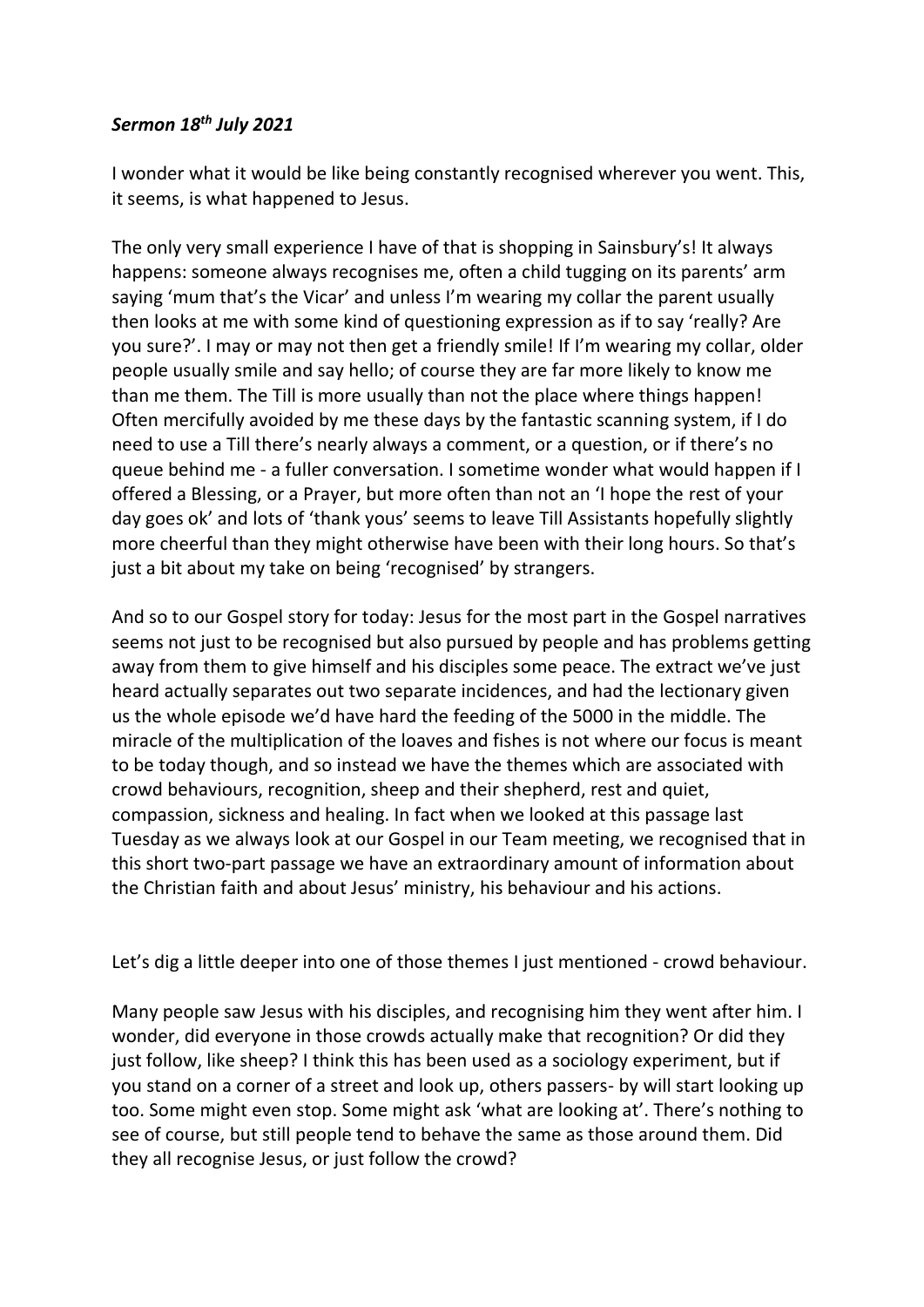I've sometimes wondered what it would be like if there were no other Christians around, in my community, or no Christian church, no one to pray with or worship with. No crowd to follow at all, just me and my faith. What would I do? Would I continue on in my faith, alone? Yes, is the answer I'd hope for. But crowds are highly influential, even though they're usually unaware of that. We follow, like sheep, and so often fall in with what everyone else is doing. How individual are our choices and decisions in our faith? Might we follow Jesus if we were the only person to do so? The really positive side of just following everyone else in today's gospel story is of course that many people got to hear Jesus - teaching them, witnessing healings. But crowds can behave quite badly *(not of course thinking of any particular recent crowds we've seen on our TV's!*) and Jesus knows when to try and get away from them, how to show them compassion and if we read around this episode he also knows when to direct them to sit down, and when to tell them to go away and dismiss them too! Otherwise, crowds can get unruly, like sheep without a shepherd and get themselves into all sorts of danger.

I wonder what our behaviour is like in a crowd? Do we always want to do what everyone else is doing? Do we want to fit in and try not draw any attention to ourselves may be even with a small thing such as standing up or sitting down in the 'wrong' place? Does it matter? Do we always need uniformity and always need to do the same as each other and I'm thinking now about not just our behaviour in the world out there - but also about what we do in our Churches.

What would Jesus say to us here, today, about what matters and what doesn't? He clearly had some views about orderliness, and certainly crowd control, but he also seemed to embrace those who stepped out of line or behaved very differently. I think these issues are food for thought in our church life as well as in the wider world.

What kind of a church do we want to be? One where everyone just fits in, or are we content with embracing someone who might behave differently or unusually? I'm sure that we all have deep respect for someone whose way of following Jesus isn't the same as ours, and compassion if they're struggling in their faith, but the point is this – what would Jesus say to us about the things which matter?

We know that some of the words we use today in our Eucharistic Liturgy are the same – or exceedingly similar – to those which Jesus spoke at the Last Supper. For our evidence, we can turn to Joachim Jeremiah's 'The Eucharistic Words of Jesus', or Hyppolytus' writing in the  $4<sup>th</sup>$  century when the Eucharistic Liturgy was revisited. If you've not read any of these things – please take a look. I find them mind blowing.

The important thing then is this: we should do Liturgy, Eucharistic Liturgy: 'it is meet and right so to do' / 'it is our duty and our joy' etc. We do this for all of our earthly